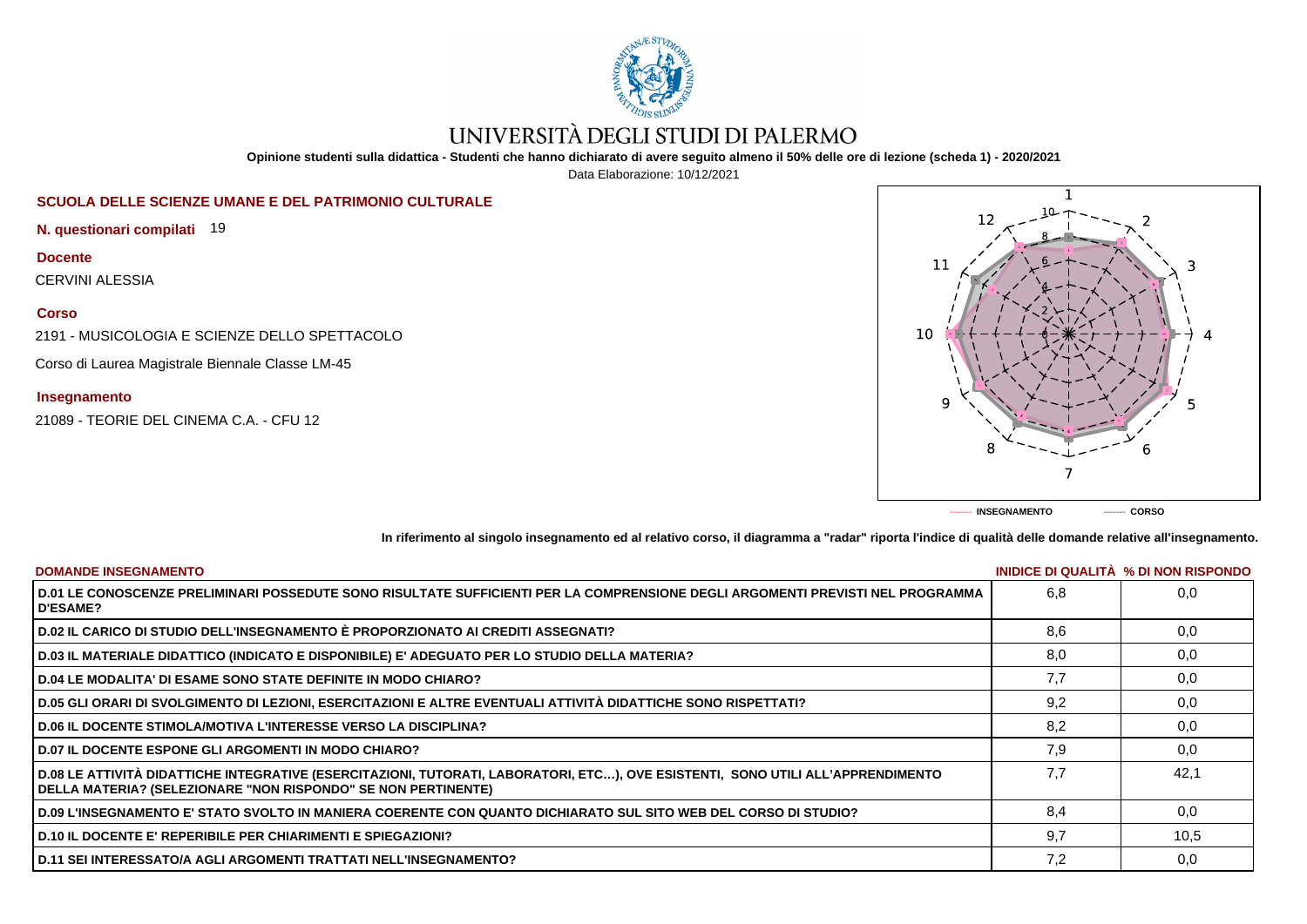**DOMANDE INSEGNAMENTO INIDICE DI QUALITÀ % DI NON RISPONDO**

**D.12 SEI COMPLESSIVAMENTE SODDISFATTO DI COME E' STATO SVOLTO QUESTO INSEGNAMENTO, ANCHE NEL CASO IN CUI QUESTO SIA STATO FRUITO CON MODALITA' A DISTANZA?**

### **INFO STUDENTE E SUGGERIMENTI**

|                                                                                                                                                                    | 1° IN CORSO                                 |                                          | 2° IN CORSO                                | 3° IN CORSO                                                                                                       |                             | 4° IN CORSO                                             |                                                                                  |      | 5° IN CORSO                                               |                             | 6° IN CORSO                                                                                                                                                                             |                                           |      | <b>FUORI CORSO</b>  |
|--------------------------------------------------------------------------------------------------------------------------------------------------------------------|---------------------------------------------|------------------------------------------|--------------------------------------------|-------------------------------------------------------------------------------------------------------------------|-----------------------------|---------------------------------------------------------|----------------------------------------------------------------------------------|------|-----------------------------------------------------------|-----------------------------|-----------------------------------------------------------------------------------------------------------------------------------------------------------------------------------------|-------------------------------------------|------|---------------------|
| <b>D.02 ANNO DI CORSO</b>                                                                                                                                          | 100,0<br>0,0                                |                                          |                                            | 0,0                                                                                                               |                             | 0,0                                                     |                                                                                  | 0,0  |                                                           | 0,0                         |                                                                                                                                                                                         |                                           |      | 0,0                 |
|                                                                                                                                                                    | <b>LICEO</b><br><b>CLASSICO</b>             | <b>LICEO SOCIO-</b><br><b>PEDAGOGICO</b> | <b>IST. TECNICO</b><br><b>PER GEOMETRI</b> | <b>LICEO</b><br><b>SCIENTIFICO</b>                                                                                |                             | <b>IST. TECNICO</b><br><b>COMMERCIALE PROFESSIONALE</b> |                                                                                  | IST. |                                                           | <b>ALTRI LICEI</b>          |                                                                                                                                                                                         | <b>IST. TECNICO</b><br><b>INDUSTRIALE</b> |      | <b>ALTRO</b>        |
| <b>D.01 SCUOLA SECONDARIA DI</b><br><b>PROVENIENZA</b>                                                                                                             | 26,3<br>10,5                                |                                          | 5,3                                        | 15,8                                                                                                              | 15,8                        |                                                         |                                                                                  | 0,0  |                                                           | 10,5                        |                                                                                                                                                                                         | 0,0                                       |      | 15,8                |
|                                                                                                                                                                    |                                             | <b>IN SEDE</b>                           |                                            |                                                                                                                   | <b>FUORI SEDE PENDOLARE</b> |                                                         |                                                                                  |      |                                                           | <b>FUORI SEDE STANZIALE</b> |                                                                                                                                                                                         |                                           |      |                     |
| <b>D.02 RESIDENZA</b>                                                                                                                                              | 42,1                                        |                                          |                                            |                                                                                                                   | 21,1                        |                                                         |                                                                                  |      |                                                           | 36,8                        |                                                                                                                                                                                         |                                           |      |                     |
|                                                                                                                                                                    | $0 - 30$                                    | $31 - 60$                                | 61-90                                      | $91 - 120$                                                                                                        |                             | 121-150                                                 | 151-180                                                                          |      | 181-210                                                   |                             | 211-240                                                                                                                                                                                 | 241-270                                   |      | 271-300             |
| <b>D.03 NUMERO TOTALE DI CREDITI</b><br><b>ACQUISITI ALLA DATA DELLA</b><br><b>RILEVAZIONE</b>                                                                     | 73,7                                        | 21,1                                     | 0,0                                        | 0,0                                                                                                               |                             | 0,0                                                     | 0,0                                                                              |      | 5,3                                                       |                             | 0,0                                                                                                                                                                                     | 0,0                                       |      | 0,0                 |
|                                                                                                                                                                    | <b>ESCLUSIVAMENTE IN</b><br><b>PRESENZA</b> |                                          |                                            | SIMULTANEAMENTE IN<br>PRESENZA O IN MODALITÀ<br><b>BLENDED (IN PARTE A</b><br><b>DISTANZA)</b>                    |                             | <b>DISTANZA,</b>                                        | <b>ESCLUSIVAMENTE A</b><br><b>PREVALENTEMENTE IN</b><br><b>MODALITÀ SINCRONA</b> |      |                                                           | <b>DISTANZA.</b>            | <b>ESCLUSIVAMENTE A</b><br>PREVALENTEMENTE IN<br><b>MODALITÀ ASINCRONA (CON</b><br><b>PUBBLICAZIONE DI LEZIONI</b><br><b>REGISTRATE ED EVENTUALI</b><br><b>INCONTRI CON IL DOCENTE)</b> |                                           |      | <b>NON RISPONDO</b> |
| <b>D.13 L'INSEGNAMENTO È STATO</b><br><b>EROGATO DAL DOCENTE</b>                                                                                                   | 0,0                                         |                                          |                                            | 0,0                                                                                                               |                             | 84,2<br>15,8                                            |                                                                                  |      |                                                           |                             | 0,0                                                                                                                                                                                     |                                           |      |                     |
|                                                                                                                                                                    | <b>INTERAMENTE IN PRESENZA</b>              |                                          |                                            | <b>PREVALENTEMENTE IN</b><br>PRESENZA (PER OLTRE IL 75% E PARZIALMENTE A DISTANZA<br><b>DEL MONTE ORE TOTALE)</b> |                             |                                                         | (CIRCA IL 50% DELLE ORE PER<br><b>CIASCUNA MODALITÀ)</b>                         |      | <b>PARZIALMENTE IN PRESENZA ESCLUSIVAMENTE A DISTANZA</b> |                             |                                                                                                                                                                                         |                                           |      | <b>NON RISPONDO</b> |
| <b>D.14 IN CASO DI DIDATTICA</b><br><b>"BLENDED" O DI LEZIONI RESE</b><br>DISPONIBILI IN PIATTAFORMA, HAI<br><b>SCELTO DI FREQUENTARE</b><br><b>L'INSEGNAMENTO</b> | 0,0                                         |                                          |                                            | 0,0                                                                                                               |                             | 0,0                                                     |                                                                                  |      |                                                           | 42,1                        |                                                                                                                                                                                         |                                           | 57,9 |                     |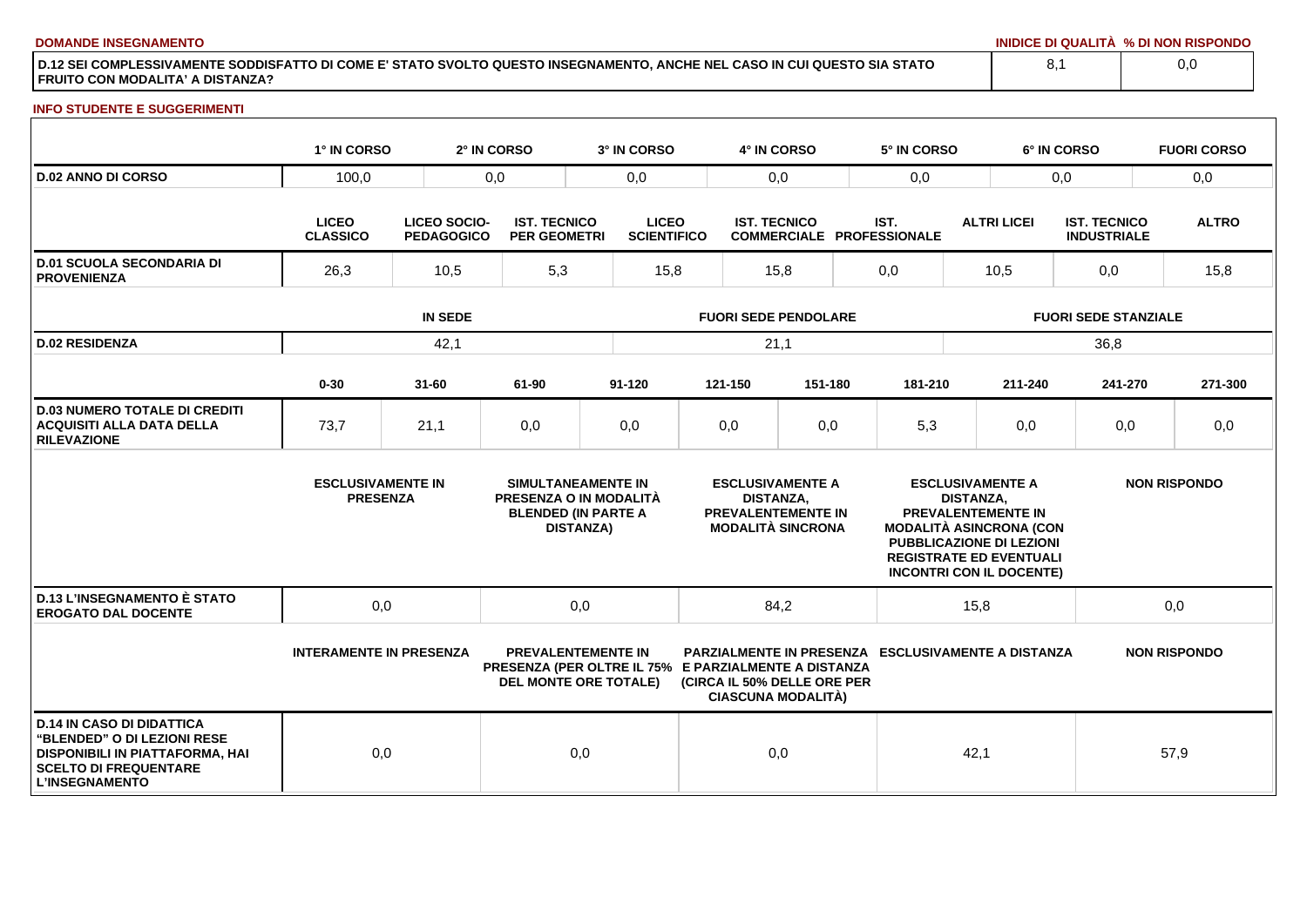|                                                                                                                                                                                                             |                                                                                                                           | SÌ               |                                                                                      | <b>NO</b>                                                                           |                                                                               |     |                                                                  | <b>SOLO IN PARTE</b> |                                                                                                        |                                                                                 |            | <b>NON RISPONDO</b> |                     |      |                               |
|-------------------------------------------------------------------------------------------------------------------------------------------------------------------------------------------------------------|---------------------------------------------------------------------------------------------------------------------------|------------------|--------------------------------------------------------------------------------------|-------------------------------------------------------------------------------------|-------------------------------------------------------------------------------|-----|------------------------------------------------------------------|----------------------|--------------------------------------------------------------------------------------------------------|---------------------------------------------------------------------------------|------------|---------------------|---------------------|------|-------------------------------|
| <b>D.15 INDIPENDENTEMENTE DALLA</b><br><b>MODALITÀ DI EROGAZIONE</b><br>DELL'INSEGNAMENTO, IL DOCENTE<br>HA RESO DISPONIBILI LE SUE LEZIONI<br><b>REGISTRATE SU PIATTAFORMA?</b>                            | 89,5                                                                                                                      |                  |                                                                                      | 5,3                                                                                 |                                                                               |     |                                                                  | 0,0                  |                                                                                                        |                                                                                 |            | 5,3                 |                     |      |                               |
|                                                                                                                                                                                                             | <b>TRAMITE</b><br><b>RICEVIMENTO SU</b><br>PIATTAFORMA,<br><b>NEGLI ORARI</b><br><b>PREDEFINITI DAL</b><br><b>DOCENTE</b> |                  | <b>TRAMITE</b><br><b>APPUNTAMENTI A</b><br><b>RICHIESTA SU</b><br><b>PIATTAFORMA</b> |                                                                                     | <b>TRAMITE EMAIL</b>                                                          |     | <b>TRAMITE CHAT O</b><br>PER TELEFONO, SU<br><b>APPUNTAMENTO</b> |                      | DURANTE LE LEZIONI DURANTE LE LEZIONI<br><b>IN PRESENZA</b>                                            |                                                                                 | A DISTANZA |                     | <b>NON RISPONDO</b> |      |                               |
| D.16 CON QUALI MODALITÀ HAI<br><b>INTERAGITO PREVALENTEMENTE CON</b><br>IL DOCENTE DURANTE LA FASE DI<br><b>SVOLGIMENTO DELL'INSEGNAMENTO?</b>                                                              | 15,8                                                                                                                      |                  | 5,3                                                                                  | 0,0                                                                                 |                                                                               | 0,0 |                                                                  |                      | 15,8                                                                                                   |                                                                                 | 42,1       |                     |                     | 21,1 |                               |
|                                                                                                                                                                                                             | $\mathbf{1}$                                                                                                              | $\overline{2}$   |                                                                                      | 3                                                                                   | 4                                                                             | 5   |                                                                  | 6                    | $\overline{7}$                                                                                         | 8                                                                               |            | 9                   |                     | 10   | <b>NON</b><br><b>RISPONDO</b> |
| D.17 IL DOCENTE TI E SEMBRATO A<br><b>SUO AGIO NELLA GESTIONE DELLA</b><br><b>DIDATTICA A DISTANZA?</b>                                                                                                     | 5,3                                                                                                                       | 0,0              |                                                                                      | 0,0                                                                                 | 0,0                                                                           | 0,0 |                                                                  | 10,5                 | 0,0                                                                                                    | 21,1                                                                            |            | 31,6                |                     | 31,6 | 0,0                           |
|                                                                                                                                                                                                             | <b>NELLA STESSA CITTÀ SEDE</b>                                                                                            | <b>DEL CORSO</b> |                                                                                      |                                                                                     | IN UN'ALTRA CITTÀ/PAESE,<br><b>ENTRO 50 KM DALLA SEDE</b><br><b>DEL CORSO</b> |     |                                                                  | <b>CORSO</b>         | IN UN'ALTRA CITTÀ/PAESE, A<br>IN UN ALTRO PAESE UE O<br>PIÙ DI 50 KM DALLA SEDE DEL<br><b>EXTRA UE</b> |                                                                                 |            |                     | <b>NON RISPONDO</b> |      |                               |
| <b>D.18 NEL PERIODO DI FREQUENZA</b><br><b>DELL'INSEGNAMENTO HAI ABITATO</b><br><b>PREVALENTEMENTE:</b>                                                                                                     |                                                                                                                           | 36,8             |                                                                                      |                                                                                     | 10,5                                                                          |     |                                                                  | 42,1                 |                                                                                                        | 0,0                                                                             |            | 10,5                |                     |      |                               |
|                                                                                                                                                                                                             | <b>UNO SPAZIO PRIVATO</b>                                                                                                 |                  |                                                                                      | SI, HO AVUTO A DISPOSIZIONE SI, HO AVUTO A DISPOSIZIONE SI, HO AVUTO A DISPOSIZIONE | UNO SPAZIO CONDIVISO CON<br><b>ORARI A ROTAZIONE</b>                          |     | <b>UNO SPAZIO CONDIVISO E</b><br><b>CON SOVRAPPOSIZIONE DI</b>   | <b>ORARI</b>         |                                                                                                        | <b>NO, NON HO AVUTO A</b><br><b>DISPOSIZIONE UNO SPAZIO</b><br><b>SPECIFICO</b> |            | <b>NON RISPONDO</b> |                     |      |                               |
| <b>D.19 NELL'ALLOGGIO IN CUI HAI</b><br><b>ABITATO HAI AVUTO A DISPOSIZIONE</b><br>UNO SPAZIO NEL QUALE POTERE<br>SVOLGERE EVENTUALI ATTIVITÀ DI<br>STUDIO A DISTANZA (LEZIONI,<br>COLLOQUI CON DOCENTI, )? |                                                                                                                           | 57,9             |                                                                                      |                                                                                     | 5,3                                                                           |     |                                                                  | 0,0                  | 5,3                                                                                                    |                                                                                 |            | 31,6                |                     |      |                               |
|                                                                                                                                                                                                             |                                                                                                                           | <b>PC</b>        |                                                                                      |                                                                                     | <b>TABLET</b>                                                                 |     |                                                                  | <b>SMARTPHONE</b>    |                                                                                                        | <b>ALTRO</b>                                                                    |            |                     | <b>NON RISPONDO</b> |      |                               |
| <b>D.20 DURANTE LA FREQUENZA</b><br><b>DELL'INSEGNAMENTO QUALE</b><br>STRUMENTAZIONE HAI UTILIZZATO IN<br><b>CASA PIÙ FREQUENTEMENTE?</b>                                                                   |                                                                                                                           | 89,5             |                                                                                      |                                                                                     | 0,0                                                                           |     |                                                                  | 0,0                  |                                                                                                        | 0,0                                                                             |            | 10,5                |                     |      |                               |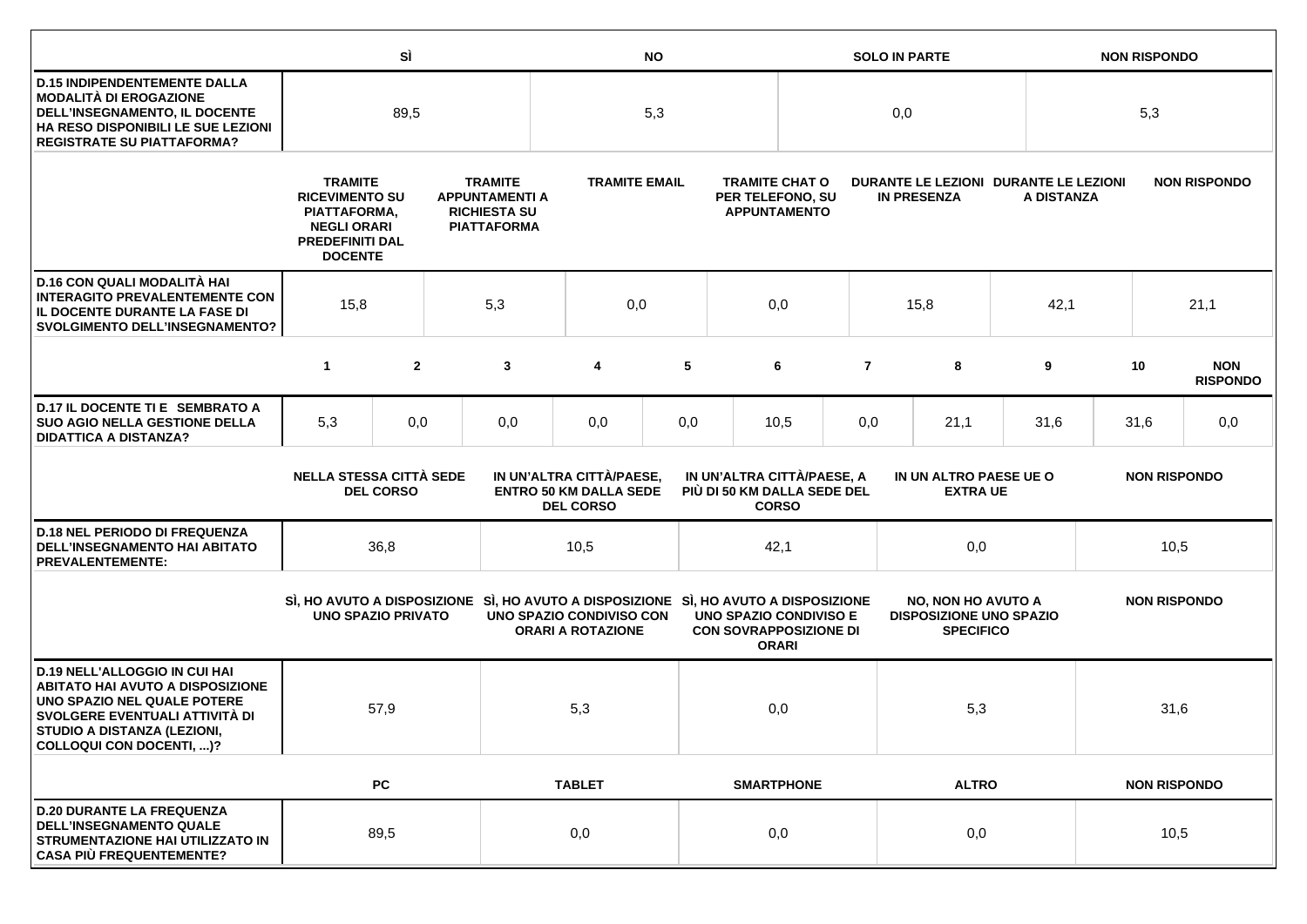|                                                                                                                                                                                                                                                                                    |             | AD USO ESCLUSIVAMENTE<br><b>PERSONALE</b> |              | AD USO CONDIVISO, CON<br><b>ORARI A ROTAZIONE</b> | AD USO CONDIVISO, CON<br>SOVRAPPOSIZIONE DI ORARI |           |                | <b>NON HO AVUTO A</b><br><b>DISPOSIZIONE IN CASA</b><br><b>ALCUNO STRUMENTO</b> |                     | <b>NON RISPONDO</b> |                     |                               |  |  |
|------------------------------------------------------------------------------------------------------------------------------------------------------------------------------------------------------------------------------------------------------------------------------------|-------------|-------------------------------------------|--------------|---------------------------------------------------|---------------------------------------------------|-----------|----------------|---------------------------------------------------------------------------------|---------------------|---------------------|---------------------|-------------------------------|--|--|
| <b>D.21 CON QUALE MODALITÀ DI</b><br>UTILIZZO HAI AVUTO A DISPOSIZIONE<br>IN CASA UN PC/TABLET?                                                                                                                                                                                    | 79,0        |                                           |              | 5,3                                               |                                                   | 0,0       |                |                                                                                 | 0,0                 |                     | 15,8                |                               |  |  |
|                                                                                                                                                                                                                                                                                    | $\mathbf 1$ | $\mathbf{2}$                              | $\mathbf{3}$ | $\overline{\mathbf{4}}$                           | 5                                                 | 6         | $\overline{7}$ |                                                                                 | 8                   | 9                   | 10                  | <b>NON</b><br><b>RISPONDO</b> |  |  |
| <b>D.22 LE APPARECCHIATURE</b><br>(COMPUTER, TABLET, TELEFONINO) E<br>LA CONNESSIONE INTERNET A TUA<br><b>DISPOSIZIONE TI HANNO PERMESSO</b><br>DI FRUIRE IN MODO SODDISFACENTE<br>(AUDIO, VIDEO, INTERATTIVITÀ) DELLE<br>ATTIVITÀ DELL'INSEGNAMENTO<br><b>EROGATE A DISTANZA?</b> | 5,3         | 0,0                                       | 0,0          | 0,0                                               | 5,3                                               | 0,0       | 5,3            |                                                                                 | 21,1                | 15,8                | 36,8                | 10,5                          |  |  |
|                                                                                                                                                                                                                                                                                    |             | SI<br><b>NO</b>                           |              |                                                   |                                                   |           |                |                                                                                 | <b>NON RISPONDO</b> |                     |                     |                               |  |  |
| <b>D.23 SUGGERISCI DI ALLEGGERIRE IL</b><br><b>CARICO DIDATTICO COMPLESSIVO</b>                                                                                                                                                                                                    |             | 15,8<br>57,9                              |              |                                                   |                                                   |           |                |                                                                                 | 26,3                |                     |                     |                               |  |  |
|                                                                                                                                                                                                                                                                                    |             | SI<br><b>NO</b>                           |              |                                                   |                                                   |           |                |                                                                                 | <b>NON RISPONDO</b> |                     |                     |                               |  |  |
| <b>D.24 SUGGERISCI DI AUMENTARE</b><br>L'ATTIVITA' DI SUPPORTO DIDATTICO                                                                                                                                                                                                           |             | 26,3                                      |              |                                                   | 57,9                                              |           |                |                                                                                 |                     | 15,8                |                     |                               |  |  |
|                                                                                                                                                                                                                                                                                    |             | SI                                        |              |                                                   | <b>NO</b>                                         |           |                |                                                                                 |                     |                     | <b>NON RISPONDO</b> |                               |  |  |
| <b>D.25 SUGGERISCI DI FORNIRE PIU'</b><br><b>CONOSCENZE DI BASE</b>                                                                                                                                                                                                                |             | 52,6                                      |              |                                                   | 36,8                                              |           |                |                                                                                 |                     | 10,5                |                     |                               |  |  |
|                                                                                                                                                                                                                                                                                    |             | SI                                        |              | <b>NO</b>                                         |                                                   |           |                |                                                                                 |                     | <b>NON RISPONDO</b> |                     |                               |  |  |
| <b>D.26 SUGGERISCI DI ELIMINARE DAL</b><br>PROGRAMMA ARGOMENTI GIA'<br><b>TRATTATI IN ALTRI INSEGNAMENTI</b>                                                                                                                                                                       |             | 0,0                                       | 79,0         |                                                   |                                                   |           |                |                                                                                 | 21,1                |                     |                     |                               |  |  |
|                                                                                                                                                                                                                                                                                    |             | SI                                        |              |                                                   |                                                   | <b>NO</b> |                | <b>NON RISPONDO</b>                                                             |                     |                     |                     |                               |  |  |
| <b>D.27 SUGGERISCI DI MIGLIORARE IL</b><br><b>COORDINAMENTO CON ALTRI</b><br><b>INSEGNAMENTI</b>                                                                                                                                                                                   |             | 26,3                                      |              |                                                   | 52,6                                              |           |                |                                                                                 |                     | 21,1                |                     |                               |  |  |
|                                                                                                                                                                                                                                                                                    |             | SI                                        |              |                                                   |                                                   | <b>NO</b> |                |                                                                                 |                     | <b>NON RISPONDO</b> |                     |                               |  |  |
| <b>D.28 SUGGERISCI DI MIGLIORARE LA</b><br>QUALITA' DEL MATERIALE DIDATTICO                                                                                                                                                                                                        |             | 36,8                                      |              |                                                   | 52,6                                              |           |                |                                                                                 |                     | 10,5                |                     |                               |  |  |